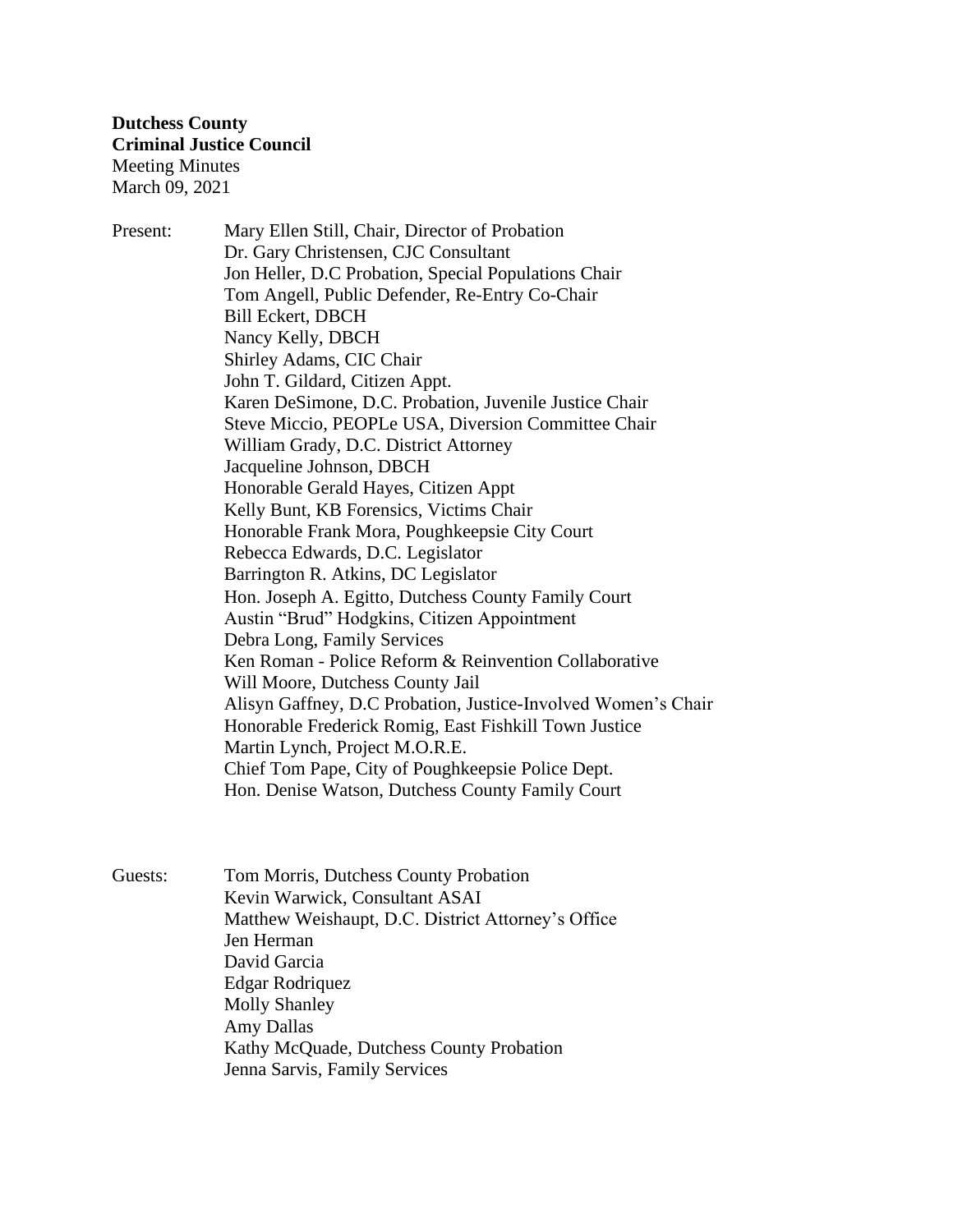## **1. Approval of January 12, 2021 minutes**

The minutes of January 12, 2021were approved on a motion by Tom Angell, seconded by Debra Long.

## **2. Jail / ATI report – Lt. John Alessi and Mary Ellen Still**

The Jail/ATI reports were sent electronically. There were no questions or comments.

## **3. Bail Reform Update–Dr. Gary Christensen, Jonathan Heller, Matt Weishaupt, Tom …..Angell and (guest) Kathy McQuade**

A PowerPoint was presented on bail reform. Jon reviewed the 2020 reforms to bail reform. This reform added new qualifying offenses starting mid-2020. Bail can now be set on an individual arrested for a felony or misdemeanor while released on their own or on pretrial supervision.

Gary reviewed jail admissions data comparing past several years to 2020. There was a significant population decrease once bail reform began and the pandemic also contributed to this reduction. There was an overall decrease for all offenses, except violent felonies which increased substantially. Gary currently prepares a weekly report identifying all sentenced and un-sentenced inmates. The report then further breaks down the list by crime type, drug court remands, violations (parole & probation) and a variety of felony statuses. Kathy McQuade then reviews each case to provide further detail to obtain an accurate picture of who is in the jail and why. Kathy added that all new sentenced inmates are on the report as well.

Kathy reports that it has been very difficult to assess the impact of bail reform due to the pandemic. Pretrial interviews and treatment referrals have been reduced. .

Matt Weishaupt spoke about the bail reform impact on the courts. Matt noted the decrease in jail admissions and after-hour arraignments. Matt pointed out that it has been difficult to get individuals involved in treatment as there has been a reduction in probation/pretrial involvement. Tom Angell agreed with Matt on the treatment issue and added that avenues are being explored to initiate treatment without involvement of the criminal justice system. The biggest impact on the DA's Office has been discovery. Bail reform includes a requirement of full discovery on all misdemeanor and felony cases. This is an overwhelming amount of work for the DA and Public Defender's offices. Matt stated that the number of cases now being disposed of has been substantially reduced. Covid-19 has also contributed to the difficulties with discovery as the DA's Office has not been able to hire additional staff. The body-worn cameras being implemented shortly will further impact this issue. Last year, between January  $1<sup>st</sup>$  and February 11<sup>th</sup>, the DA's Office disposed of 1,018 cases. This year, for the same time period, they disposed of 70 cases. Tom Angell noted that the crime rate has appeared to remain stable. Tom agreed with Matt that the discovery requirements have slowed the process. Reviewing discovery material takes hours and Tom's office has had to add staff to assist. Both Matt and Tom spoke about the impact of the pandemic on the functioning of the courts. Matt noted that the courts are about to open for trials on a limited basis. John Gildard thanked the presenters. He asked if there was data on failures to appear. Tom noted that from his observations it was negligible, but difficult to ascertain because of covid. Judge Romig noted that FTAs seemed to be up, but it may be attributable to covid-19.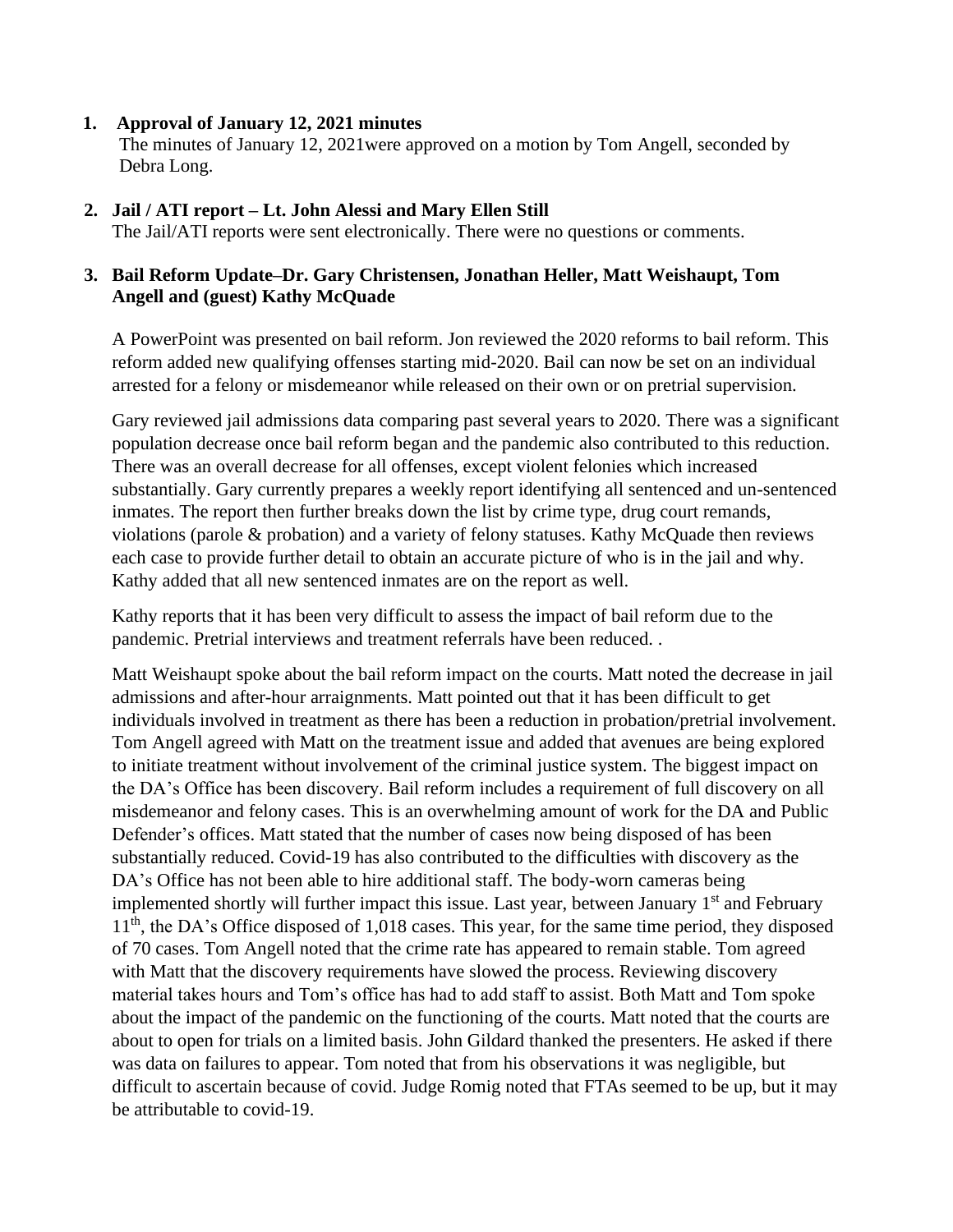### **4. Domestic Violence Report**-- **Dr. Gary Christensen, Kelly Bunt and (guest) Jenna Sarvis**

Gary Christensen reported that the Quality Assurance Committee looked into DV related offenses as part of the jail review. Gary presented a slide that showed DV data from 2019 through 2020. Overall, while admissions were down, the percentage of DV related offenses as part of the overall jail population is up. Jenna Sarvis is the Project Coordinator for the Universal Response to Domestic Violence (URDV). URDV is a multi-disciplinary county wide team. URDV was created in 1994 in order to foster a coordinated community response to domestic violence. URDV oversees the High Risk DV group, DART and the Lethality Assessment Program. Jenna reviewed the roles of each program. Jenna reported that in 2020, 3,805 Domestic Incident Reports (DIRs) were filed, with 56 percent of those involving intimate partners. This data is consistent with what Gary reported. Kelly Bunt discussed the impact of covid-19 on victims. Working with Marist College, a survey was developed and released; one for service providers and one for service recipients. Preliminary data from the first survey was provided (information from service providers). While the surveys were not specific to DV, some of the responses can be related to DV offenses. Preliminary results indicate there has been a disruption to services. Victims responded that they did not reach out for services due to fear of the offender, lacking access and isolation. The results also indicated an increased need for mental health services. The full survey findings will be presented once the report is completed. Legislator Atkins asked if the survey specified the definition of DV as culture plays a big role in identifying it. Kelly responded that the service providers have an understanding and awareness of this issue. Legislator Atkins asked if the Emergency Departments were included. They were, however the data from the EDs is somewhat sketchy, so they are primarily relying on direct service providers. Tom Angell said it appears there is no evidence of an uptick in DV for 2020. Gary and Jenna confirmed this.

# **5. Committee reports:**

### **Quality Assurance** – **Dr. Gary Christensen, Tom Angell, William Grady**

Tom indicated that they are looking at the violent felony population in the jail. Gary said that given the increase in violent felonies by percentage of population in the jail, they would expect an increase in the length of stay. Gary is reviewing the data now.

### **Raise the Age** – **Judge Egitto**

Judge Egitto gave an update. There have been 28 cases since the beginning of 2018 filed in the Youth Part. The Youth Part has been impacted heavily by the pandemic. He did a study of cases filed in Family Courts for 2019 vs 2020 for all counties in the 9<sup>th</sup> Judicial District. While Dutchess was down in filings, it was notable that the rest of the district showed an increase, particularly in Rockland and Westchester counties. There is a district committee meeting for RTA on 3/22/21.

### **Police Reform and Reinvention** – **Ken Roman**

The subcommittee is taking shape. Last night, the Sheriff's reform package was approved by the legislature. There were some concerns raised and DCSO is committed to working on them. Legislator Edwards expressed concern that the plan proposes to create a civilian review board as part of the CJC. She indicated that such a board should not be the responsibility of the CJC,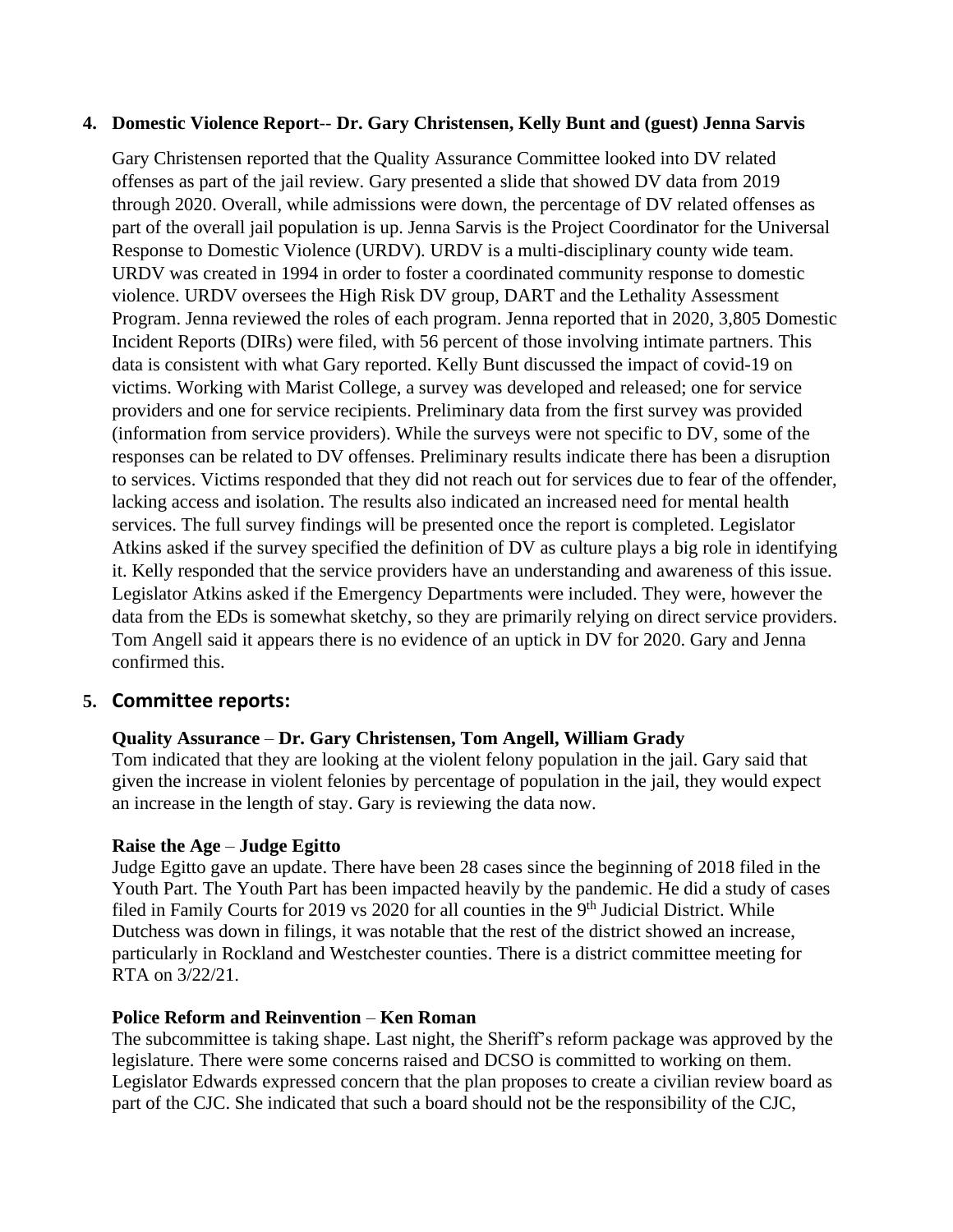which is an advisory council. Oversight is more appropriately the responsibility of the legislature. The Police Reform and Reinvention committee will meet again in the near future.

## **Victims Committee—Kelly Bunt**

Kelly had one thing to add not covered in her presentation. The service recipient portion of the survey is nearly ready for distribution and will ultimately result in a report that will be presented to the CJC.

## **Juvenile Justice- Karen DeSimone**

The committee met last week on the  $28<sup>th</sup>$  and had two presentations. The first was about the Juvenile Intervention Pilot Program at the City of Poughkeepsie Police Department. They also had a presentation on the YAP program. The program is due to begin soon. It will serve eight families at a time and will be directed toward the more serious PINS cases to keep them out of court and placement and to achieve better outcomes. Karen reported that there are currently no youth from Dutchess County in detention at this time. She reported that there is an uptick in PINS cases. The project with the Victims Committee intern is up and running. The committee will meet again on the  $25<sup>th</sup>$  of March.

# **Re-Entry – Tom Angell and Irma Machado**

The Re-Entry Committee met on the 18<sup>th</sup> of February. There is a new co-chair, Charlie Figel, who is designated by DOCCS as the region's Re-Entry manager. Kevin Warwick and Gary Christensen gave a presentation on the intersection between the RESTART program and Parole with a specific emphasis on building new pathways of collaboration between the agencies. Larry King from the Public Defender's office is assigned Parole matters and is an active member of the RESTART flow committee. Kevin and Gary recommend that both Exodus and DOCCS send staff to these meetings and they stressed the importance of creating a seamless transition for parolees who participated in RESTART and are now in the community. They also stressed the importance of program fidelity from jail to community. Jon Heller has assisted Exodus to add MRT to their programming. Gary also reported on the study of the Parole Re-Entry residence. The next meeting is scheduled for the  $15<sup>th</sup>$  of April.

### **CIC – Shirley Adams**

The Community Involvement Committee is currently canvassing members for topics of interest so the committee can set up virtual presentations. This will help increase their involvement in the community. Topics are due March  $19<sup>th</sup>$  with the hope that the first presentation will take place late April or early May. They are looking to do three or four per year. Legislator Atkins requested the forum dates be blasted via Email and that the announcement also be presented in Spanish.

### **Diversion – Steve Miccio**

Steve was not present, but he sent Mary Ellen his report. He indicated that they were planning a CIT training in April, but the specific date has not been set. Mary Ellen reported that there were 20 police officers and two probation officers who brought guests to the Stabilization Center last month. About 80% of officers who bring guests to the Stabilization Center are CIT trained. Capacity has risen at the center. A monthly stakeholders' meeting has been added.